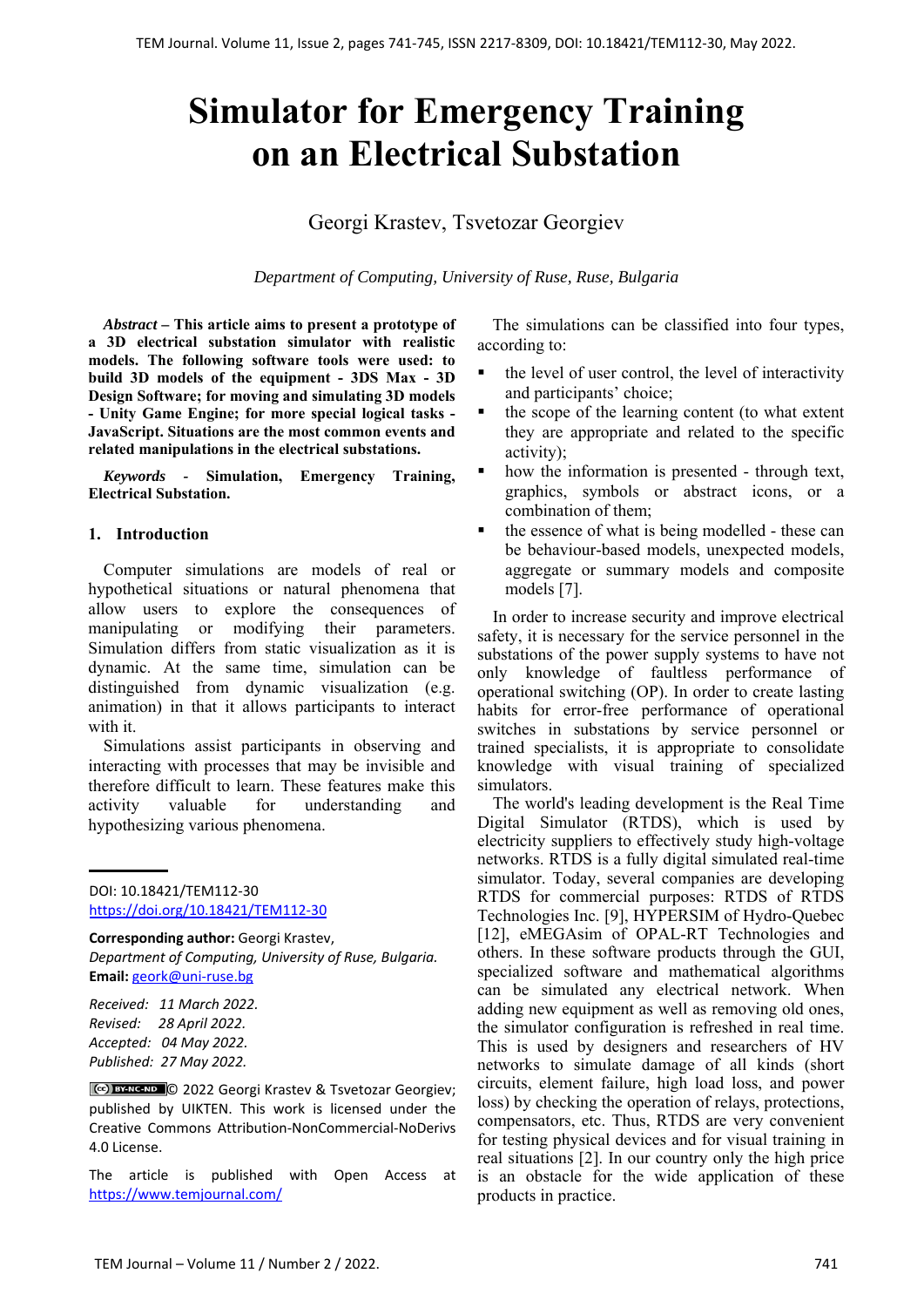The present study with the help of computer 3D graphics recreates a 110 / 20 kV electrical substation. The selected substations are the most numerous and the emergency situations are the same. By imitating an almost real situation, the trainee will visually remember the sequence of actions, which will give him confidence in a real situation. A 3D virtual simulator has been created through virtual reality. It can be used both for training new staff and for refreshing the knowledge and periodic training of onduty operators in substations. The simulated situations are basic in the performance of shifts in substations. The models used are as close as possible to the actual ones, which lead to familiarity with the equipment, and even those unfamiliar with the matter can get a real idea of the operation of the systems.

## **2. Research Methodology**

The goal set in the research is achieved not by an individual, but by a pre-formed work team. During the development, various expert methods were applied - brainstorming, expert evaluations and other methods based on subjective evaluations.

The functional capabilities of the developed scenarios are compiled using:

- The professional intuition and qualification, as well as the life experience of the developers;
- Testing and inspecting such systems, interviewing workers and conducting surveys;
- Study of the safety of production systems in the same industry;
- **•** Overview information on accidents, incidents and accidents, their causal relationships;
- Hazard analysis through checklists and other forms of research.

The methodology for simulation research created by us has the following positive sides:

- identifies and presents the main systemic hazards and related risks;
- **Perovides** logically substantiated data on the hazards that can be used in the design and operation of energy systems, as well as in investigating their safety;
- informs the management teams about the parameters of the hazards, which allows them to assess where and how to direct the available and necessary resources, in order for the risk to acquire acceptable values;
- it is carried out quickly and allows a relatively reliable analysis and assessment of the risk, provided that a sufficiently representative database of hazards is created.

Our experience shows that:

- The method does not have sufficient selective and resolving power with regard to the risk of combined hazards or those that arise in equipment with different principles of operation;
- the risk assessment is unreliable if inappropriate or insufficiently representative sites of impact or operational phases are analysed.

## **3. Software Tools**

The following software products are used to develop the simulator:

- To build 3D models of the equipment, after studying the software products, the program 3ds Max design was chosen. It is a powerful system that provides solutions simultaneously in many sub-areas - modelling, lighting, rendering, animation and more. 3ds Max is used in many industries, including computer games, TV commercials and architectural modeling [1], [5], [8].
- The Unity game engine is selected for moving and simulating 3D models [4], [11]. The core of the program includes rendering of twodimensional and three-dimensional graphics, physics, music, scriptwriting, animations, artificial intelligence, networks, streams and more. It is developed by Unity Technologies. The program has an integrated Monodevelop environment for writing programs, and the supported languages are: UnityScript (native language with ECMAScript - inspired syntax, which the software perceives as JavaScript),  $C \#$ and Boo (which is syntax inspired by Python).
- JavaScript is used for more special logic tasks of the simulator, because it is one of the supported languages in Unity [3], [6], [10].

## **4. Program Implementation**

In training mode there is a possibility for the simulator to suggest the next action, and in test mode this option is hidden.

The following types of activities are simulated:

- switching (work in Outdoor Distribution Systems (ODS));
- equipment management via control key;
- work with relay protections and automation;
- checking the serviceability;
- placing warning signs;
- use of personal protective equipment;
- telephone conversations with operationally senior staff.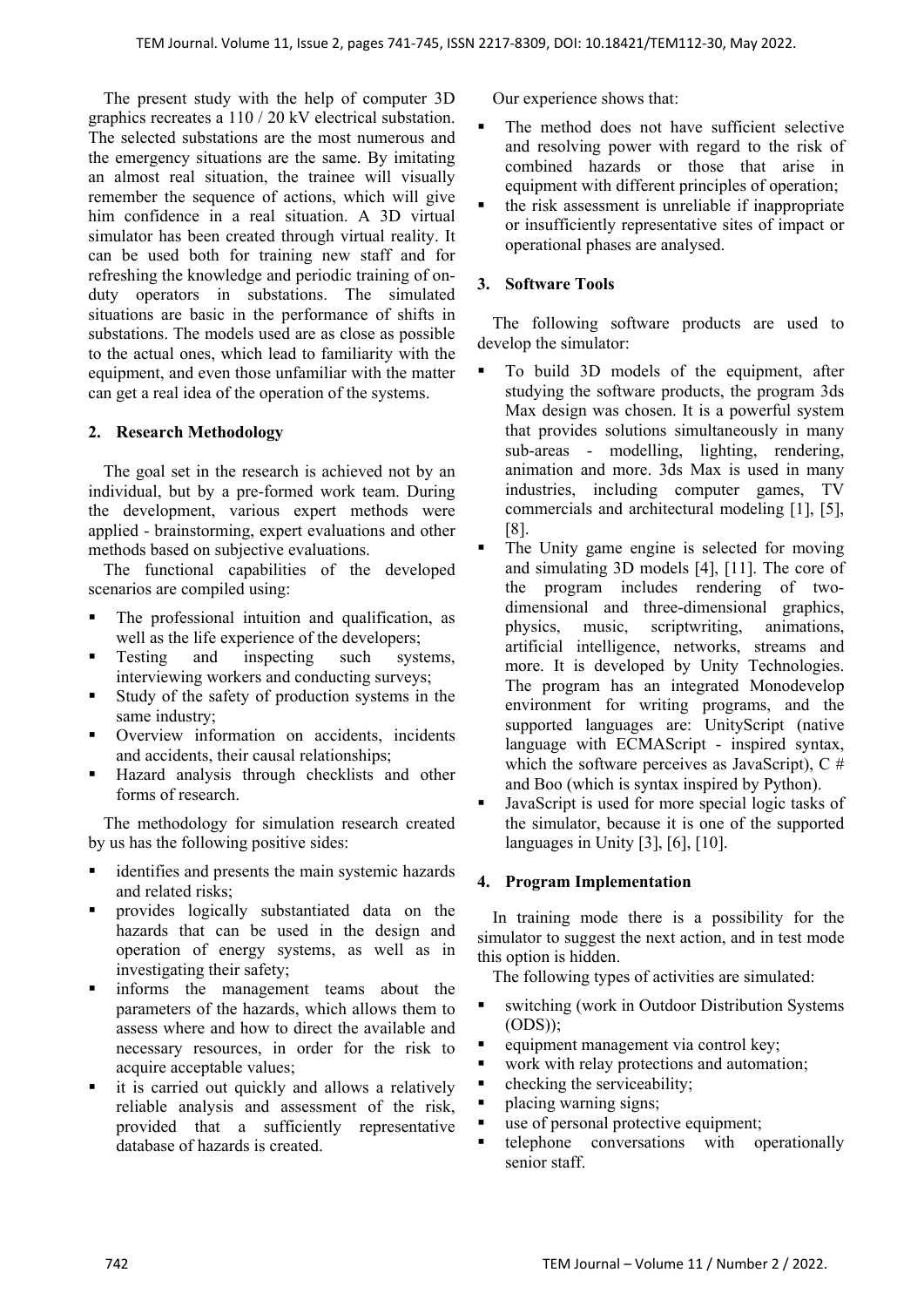In training mode, in the presence of a network, the instructor can observe the actions of the trainer from a distance, as well as intervene in the mode of operation of the equipment.

The development of the models went through three stages:

- Specification of dimensions and desired functionality
- Drawing a "raw" model
- Production and application of materials

3D models represent, in some cases schematically, and in others in more detail: Transformer 110/20 kV, Switch of type Oil Minimum Circuit Breakers (OMCB) 110 kV, Disconnector 110 kV with one and two earth blades, Voltage and current transformers, Control cabinets, Active resistance, Dashboard in the command hall, Portals in the ODS. Figure 1 depicts the finished model of OMCB circuit breaker and disconnector.



*Figure 1. Model of OMCB circuit breaker and disconnector* 

## **5. Some Important Scripts**

- For movement of the main object. The script added to the object via the FixedUpdate function simply recalculates the speed of the object, taking into account the input data from the mouse and keyboard.
- Point of view of the operator (camera). The vertical movement of the camera is performed by adding the transformRotate function with a position vector to the camera, and the "X" axis is set to monitor the "Y" movement of the mouse. This movement is not placed at the operator's site, but in the camera itself, because otherwise the operator's control becomes difficult for the trainee.
- Dispatcher. The Script Manager performs the most important work of the simulator. It starts the various emergencies and monitors the correct manipulations of the trainee. This is done in groups of nested blocks for each simulation separately. The checks are started with the start of the corresponding situation, checking the correct sequence and if it is executed, the ShowReport of the WindowsScripts class is changed, which

shows the manager report menu. If the sequence of any of the manipulations is wrong, the ShowHelp of WindowsScripts is changed and a panel with the correct manipulations is displayed. In addition to the functions serving the simulation situations, there is also the PhoneRinging function, which sets the beginning of situations "0" and "9". It simulates the ringing of the phone, and the trainee is expected to click on it to receive instructions.

 For 110 kV disconnector - Rotation right triple. The rotation of the disconnectors requires two separate scripts for the two triple disconnector blades, as at the same time one triple rotates clockwise and the other counterclockwise. At the same time, in order to observe the logical sequence of operations, objects have been added to monitor the position of the acknowledgment switch, the circuit breaker and the two stationary earthing switches.

In Figure 2 is shown an open 110 kV disconnector in simulator mode.



*Figure 2. Open disconnector 110 kV* 

 Movement stationary ground blade 110 kV. To rotate the earthing blades (Figure 3) the same class Quaternion is used. This makes a realistic rotation of the blades in about 8 seconds. The variables used are for: zazemitelClosed - the position of the ground blade (used to block the disconnector); Kvitung - to create an object of type Kvitung to access the position of the acknowledgment key; Razedenitel - to access the position of the razedenitel; AudioSpeaker and ZazemitelAudio - to create realistic sound.



 *Figure 3. Closed stationary ground blade 110 kV*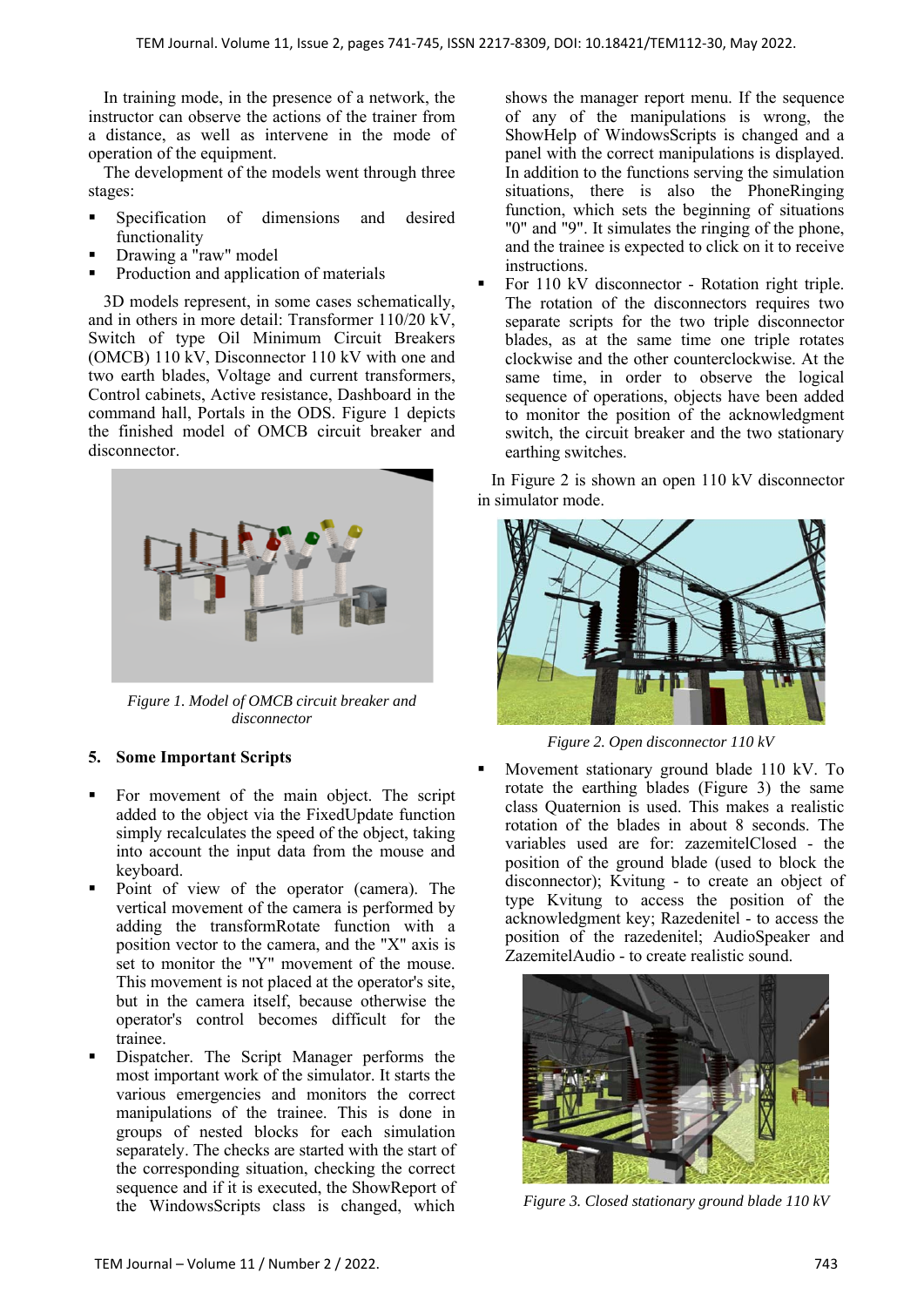Light indication in accordance with the position of the circuit breaker and the discrepancy switch. The light indication is performed by multiple light sources attached to the corresponding switch. There is a code attached to each of them (Figure 4). It creates a variable 'X' which is used to determine the period of illumination and extinguishing of the light source by changing linearly, and then normalizing (the change is reduced to the range from 0 to 1). The created objects are used for: 'KvitungLight' to access the variable 'FlashingKvitung'; 'Light12' control of the light source, which goes out when the program code is started.



*Figure 4. Script for light indication* 

For each frame, the variable 'FlashingKvitung' is checked and if 'true', the naming of 'X' in the interval (0-1) starts for 2 seconds. This interval is divided into two equal parts, with the light source on and off on the first. Figure 5 shows a discrepancy switch in both states.



*Figure 5. Discrepancy switch with light source switched off and on* 

 Zoom in on objects. One of the variables of the Camera class is used for a closer look at an object (protection, signal cassette, shield device, etc. fieldOfView determines the viewing angle of the camera. First, one should check if the zoom button is pressed is performed and if so, the viewing angle of the camera is changed depending on what the angle was before.

 Maximum overcurrent protection (MOCP). The activation of the protection is through the currents of the transformer supplied through the object CurrentObject, which is the ammeter (Figure 6). It is checked whether any of the phases has a current greater than 150 A and includes the corresponding blinker, as well as a switch-off signal via turnOn. ClickName clears the protection and SignalLight sends a signal to the valve from the Central Alarm.



*Figure 6. MOCP* 

#### **6. Operation in Simulation Mode**

After clicking the start button from the start menu, the substation scene is loaded. The duty officer is positioned in the control room (Figure 7).



*Figure 7. Scene of control room* 

Until a situation is selected (buttons from zero to nine), the trainee is free to perform manipulations that do not contradict the locks. The locks act on the disconnectors and circuit breakers of the terminals, and the sequence of manipulations should be observed.

The sequence when excluding a terminal is:

- 1) Switch off the circuit breaker;
- 2) Switch off the linear disconnector;
- 3) Switch on the earthing blade.

When a terminal is turned on, the sequence is reversed. A manipulation will not be performed if the sequence is not followed. When a situation arises, the